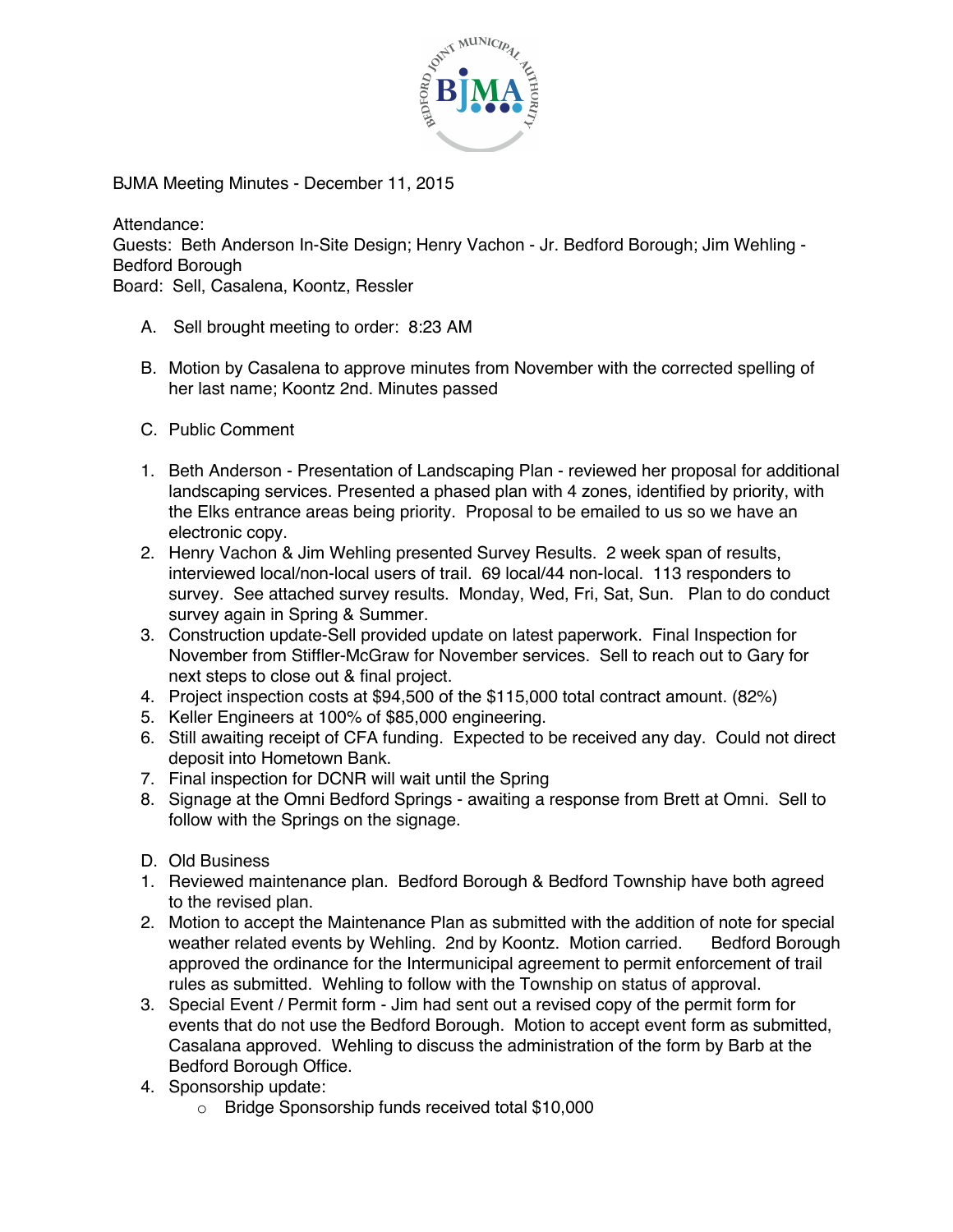- o John & Betsey Eberle sent in \$750 for Educational sign
- o Everett Lions Club \$750 Educational sign
- o Beaupre & Furlow 2 Fence Sponsorships.

Koontz to send acknowledgement of donations to those who have made a contribution

Koontz to invoice for bench sponsorships.

- 5. Santa Run discussed involvement by BJMA. Wehling prepared "next steps" listing for the event. Wehling will attend to sell sponsorships and present next steps. Mary Jo Casalena will attend. Chamber helped Rotary with the Water Bottles & Christmas Ornaments to sell for the event.
- E. New Business

1. Website - new website now online. Wehling to work with Keith on some modifications, photos, addition of Need to make sure is user friendly.

2. Grant applications - still no written response from anyone from of grant sources. Likely due to budget impasse. Will hopefully have response by January meeting.

Reports of Officers

- Chairman discussed fence for Smiths, CP looking for a letter of support. Sell to forward request to Secretary to prepare.
- Secretary
	- $\circ$  Motion to keep meetings the 2nd Friday of each month at 8:15 AM at either the Penn Square conference room or the Bedford County courthouse and to advertise the meeting notice in the Bedford Gazette on December 29th. 2nd by Casalena. Motion carried. Wehling to check with courthouse on availability.
	- $\circ$  Advised there will be additional cost for filing of declaration of officers for the Articles of Incorporation amendment.
- Treasurer reported on mail received.
	- o See attached financial report
	- o One expense to approve \$49.00 for postage expense. Motion to approve, Casalena, 2nd Ressler. Motion carried.
	- o Presented Tentative Budget for 2016. Wehling to give Koontz estimated costs for trail enhancements/installation. Final budget to be presented in January.
	- o September 30, 2015 due date for federal audit.
	- o *Motion by Ressler to proceed with ordering benches, bulletin board & garbage cans. 2nd by Koontz. Motion carried. Ressler to contact Juli Dull to proceed.*
- Assistant Secretary Unable to attend January meeting.

Next meeting will be January 8th, 2016 at a location TBD.

Motion to adjourn by Sell at 10:12 AM. 2<sup>nd</sup> by Ressler.